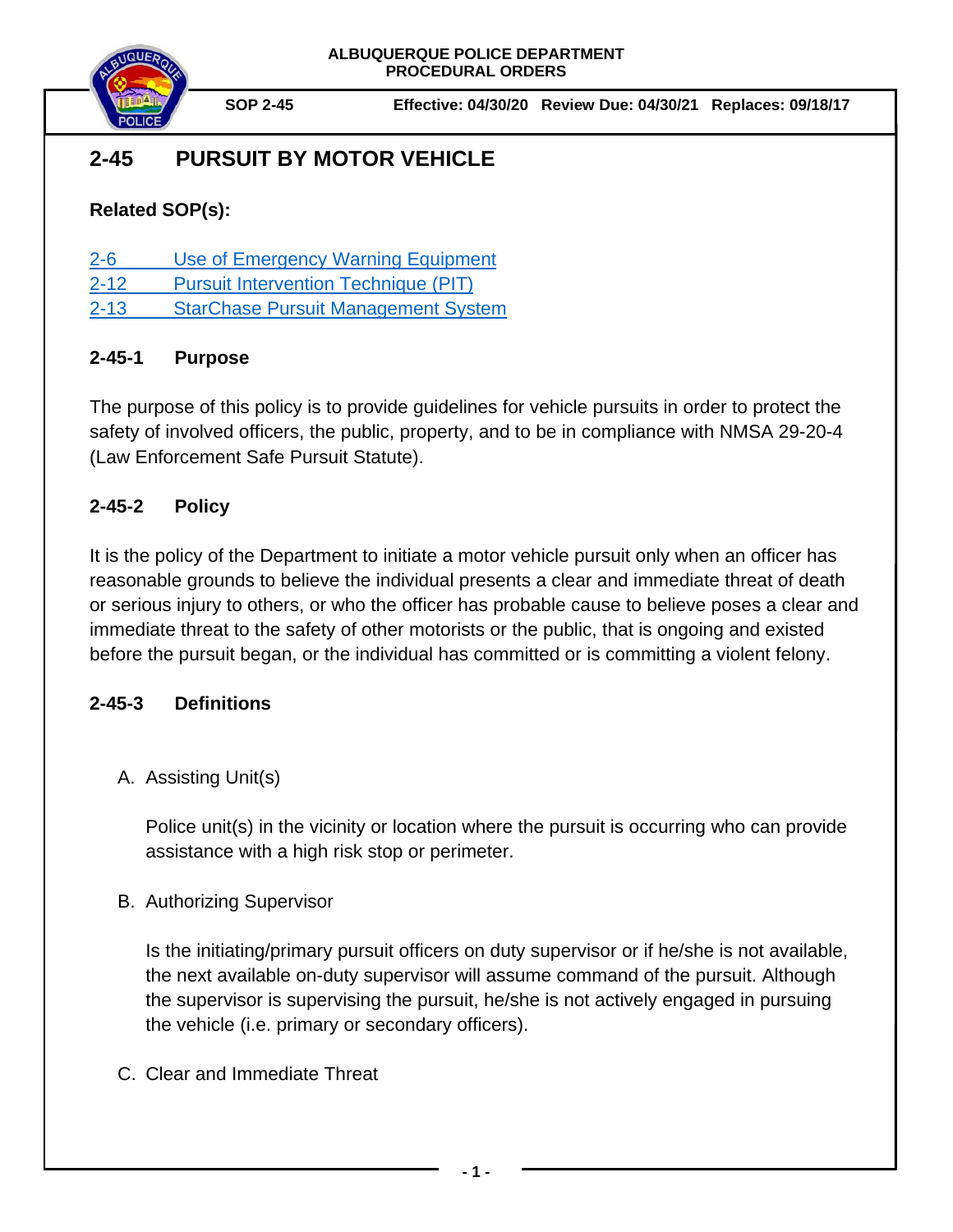



For the purposes of this policy, a clear and immediate threat is conduct present before the motor vehicle pursuit is initiated in which there is an immediate threat of great bodily harm and/or death to others.

### D. Engaged

For purposes of this policy, engaged is defined as pursuing the vehicle as either the primary unit, the secondary unit or any reasonable amount of units, which has been authorized by the authorizing supervisor.

### E. High Risk Stop

A method of stopping, removing, disarming, and detaining occupants of a vehicle who are believed to be dangerous, violent, and/or armed with a deadly weapon while reducing the risk of danger to citizens and the responding officers.

F. Initiating/Primary Pursuit Unit

The police unit initiating a pursuit or any other unit assuming the position behind the vehicle which is being pursued.

G. Marked Unit

A vehicle displaying a government license plate, equipped with roof mounted emergency lights, siren, and other emergency warning devices required by New Mexico State Statute and used for emergency response situations.

H. Motor Vehicle Pursuit

An authorized and active attempt by a law enforcement officer operating a Department vehicle, with engaged authorized emergency warning equipment, to apprehend one or more occupants of another moving vehicle, and the driver of that vehicle is driving in a manner endangering the life of other(s). It shall be reasonably apparent the driver of that vehicle is aware of the attempted apprehension and is fleeing by refusing to stop, disobeying traffic laws, or attempting to flee from the officer through evasive driving maneuvers.

I. Pursuit Immobilization Technique (PIT)

The forced rotation of a moving vehicle. The PIT is a precision maneuver, which involves intentional, vehicle-to-vehicle contact and consists of a pursuing officer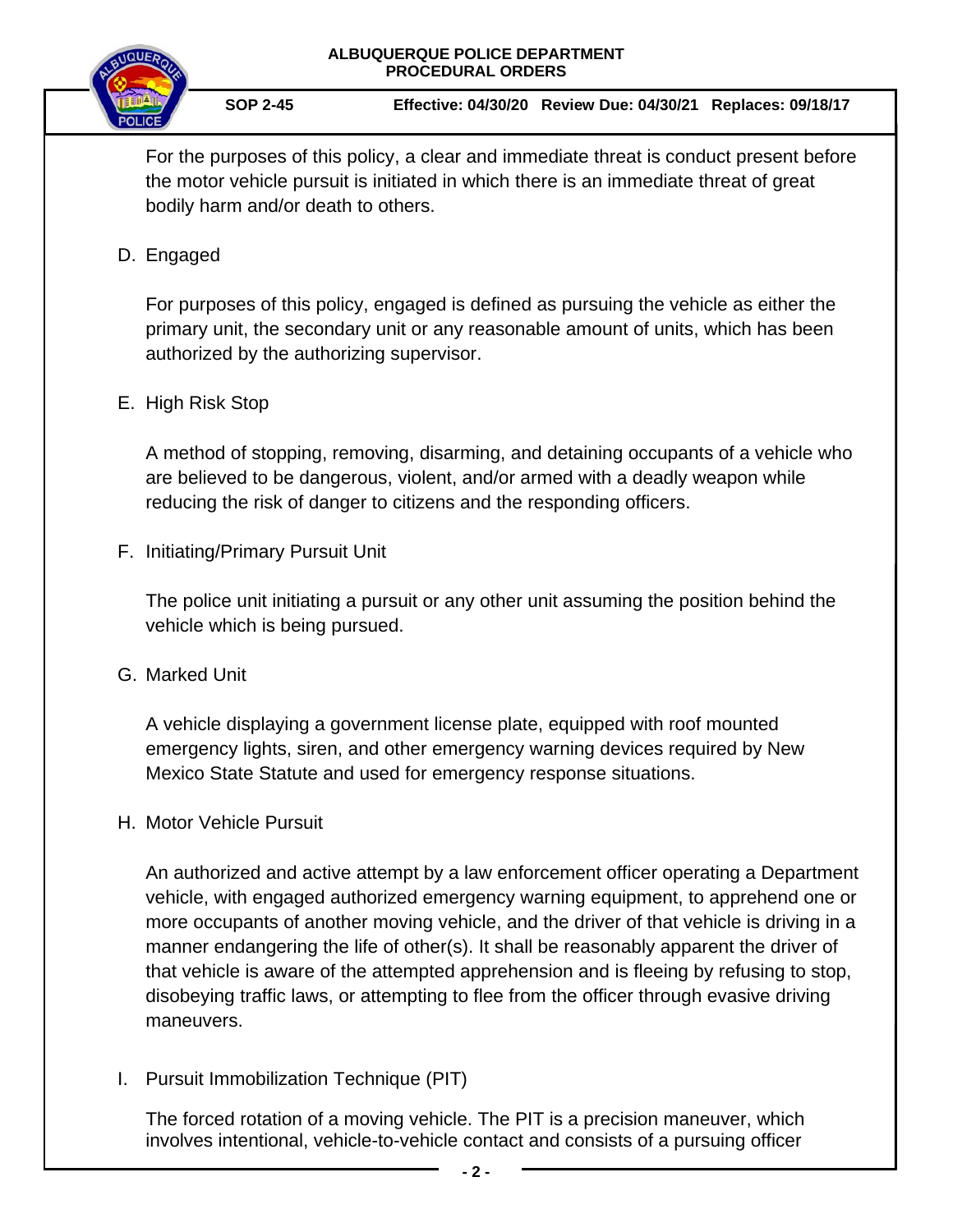

**SOP 2-45 Effective: 04/30/20 Review Due: 04/30/21 Replaces: 09/18/17**

applying lateral pressure with the front corner of their vehicle to the rear quarter panel of the fleeing suspect's vehicle resulting in a predictable spin. See SOP – Pursuit Intervention Technique (PIT).

J. Secondary Unit

The second police unit in a department vehicle to become involved in the pursuit of a motor vehicle.

K. Tire Deflation Device

A device that uses sharp, hollow spikes to penetrate the tires of a vehicle. The spikes remain in the tire(s) of the vehicle, allowing air to pass through the spikes for a rapid and controlled deflation of the tires. Tire deflation devices include stop sticks or spike belts.

L. Violent Felony

5

Violent felonies for the purpose of this policy are as follows: homicide, criminal sexual penetration, robbery with a deadly weapon, kidnapping/false imprisonment, felony aggravated battery inflicting great bodily harm and/or death, and aggravated assault with a deadly weapon.

## **2-45-4 Rules and Procedures**

- A. Initiating/Primary Pursuit Unit:
	- 1. An officer may initiate a pursuit when at least one of the following factors exists:
		- a. It is the policy of the Department to initiate a motor vehicle pursuit only when an officer has reasonable grounds to believe the individual presents a clear and immediate threat of death or serious injury to others or who the officer has probable cause to believe poses a clear and immediate threat to the safety of other motorists or the public, that is ongoing and existed before the pursuit began. The offender has committed or is committing a violent felony and allowing escape would put the public in immediate danger of great bodily harm and/or death.
	- 2. If one of the factors above are present, the officer shall also consider the following risk factors before initiating the pursuit: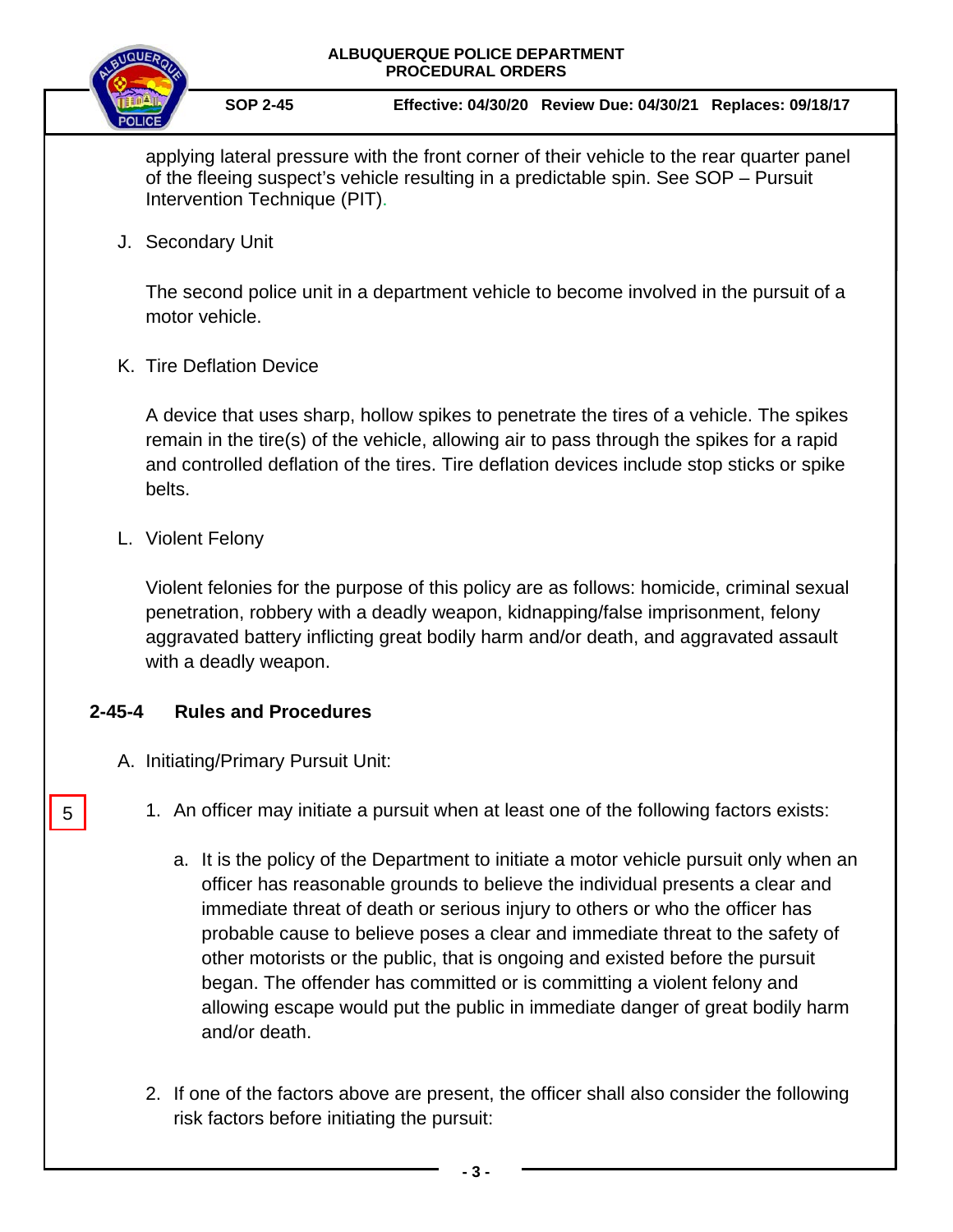- a. The nature of the offense for which the pursuit was initiated;
- b. The current driving behavior exhibited by the offender(s);
- c. The time of day;
- d. Road, weather, environmental, and vehicle conditions;
- e. Any other risk presented by the pursuit itself;
- f. Knowledge of the offender's identity, possible destination, and previous activities that may make apprehension at a later time feasible; or
- g. The risk of harm to others should the offender(s) escape.
- 3. Before engaging any authorized emergency warning equipment, the officer when feasible shall:
	- a. Identify the license plate information and/or vehicle description
	- b. Occupant status (number of occupants, descriptors) and
	- c. Relay that information immediately to dispatch.
- 4. Any officer after initiating a pursuit shall when feasible immediately notify the dispatcher via radio that a pursuit is in progress, and provide the following information:
	- a. Reason for the pursuit;
	- b. Present location and direction of travel;
	- c. Vehicle speeds from the pursuing units certified speedometer;
		- i. The secondary pursuing unit will be responsible for providing dispatch with updated speeds when they become involved.
	- d. Any safety factors needing to be noted; and
	- e. If a hostage is involved.
- 5. An initiating primary pursuit unit shall continually relay over the radio, the present location and direction of travel, vehicle speeds, and any safety factors for the duration of the pursuit.
- 6. If the initiating officer is a supervisor, the next available on-duty supervisor will assume command of the pursuit.
- 7. The dispatcher is responsible for notifying the on-duty supervisor of the pursuit after being notified by the initiating/primary unit.
- 8. Air support will be requested as soon as possible by officers initiating a pursuit.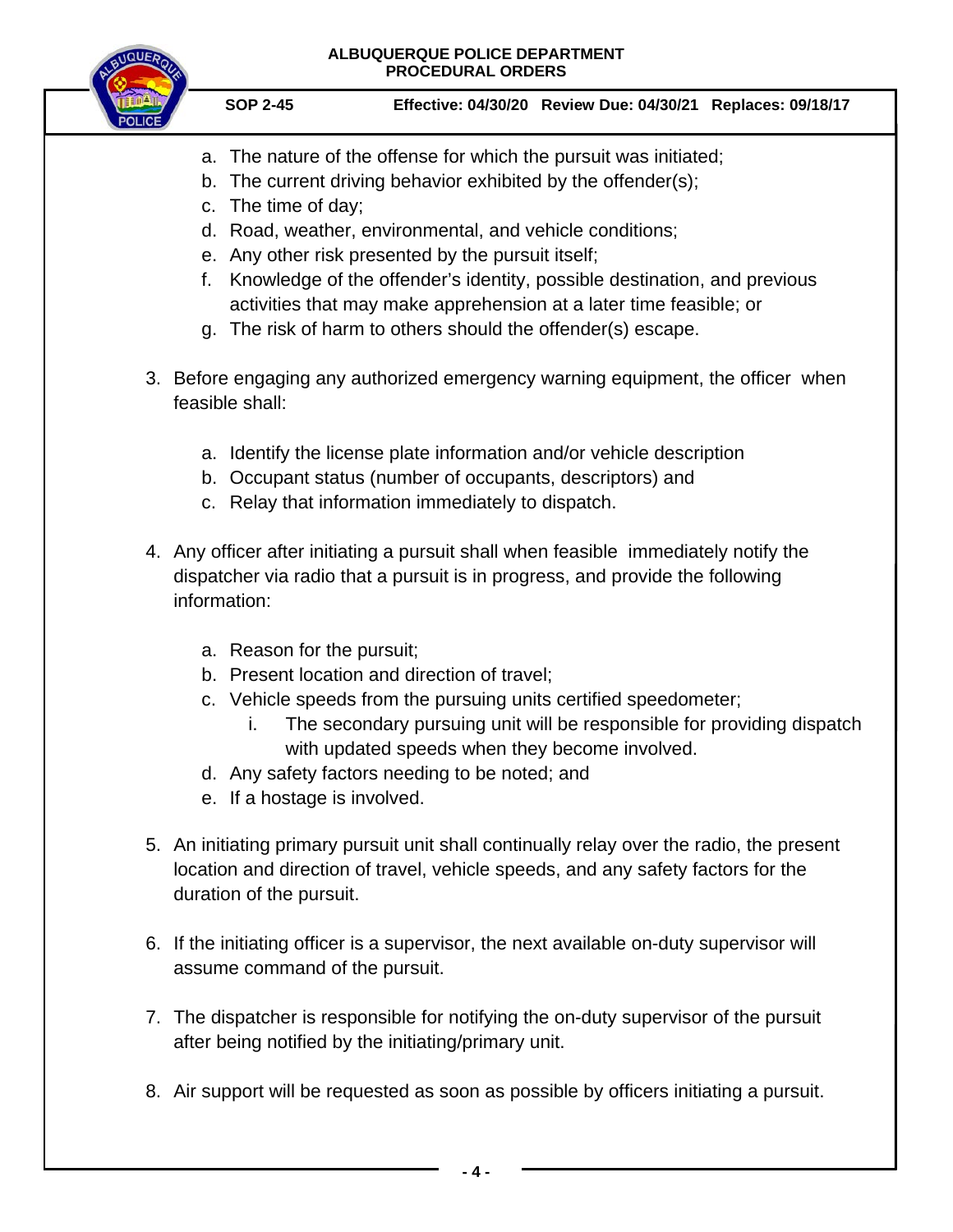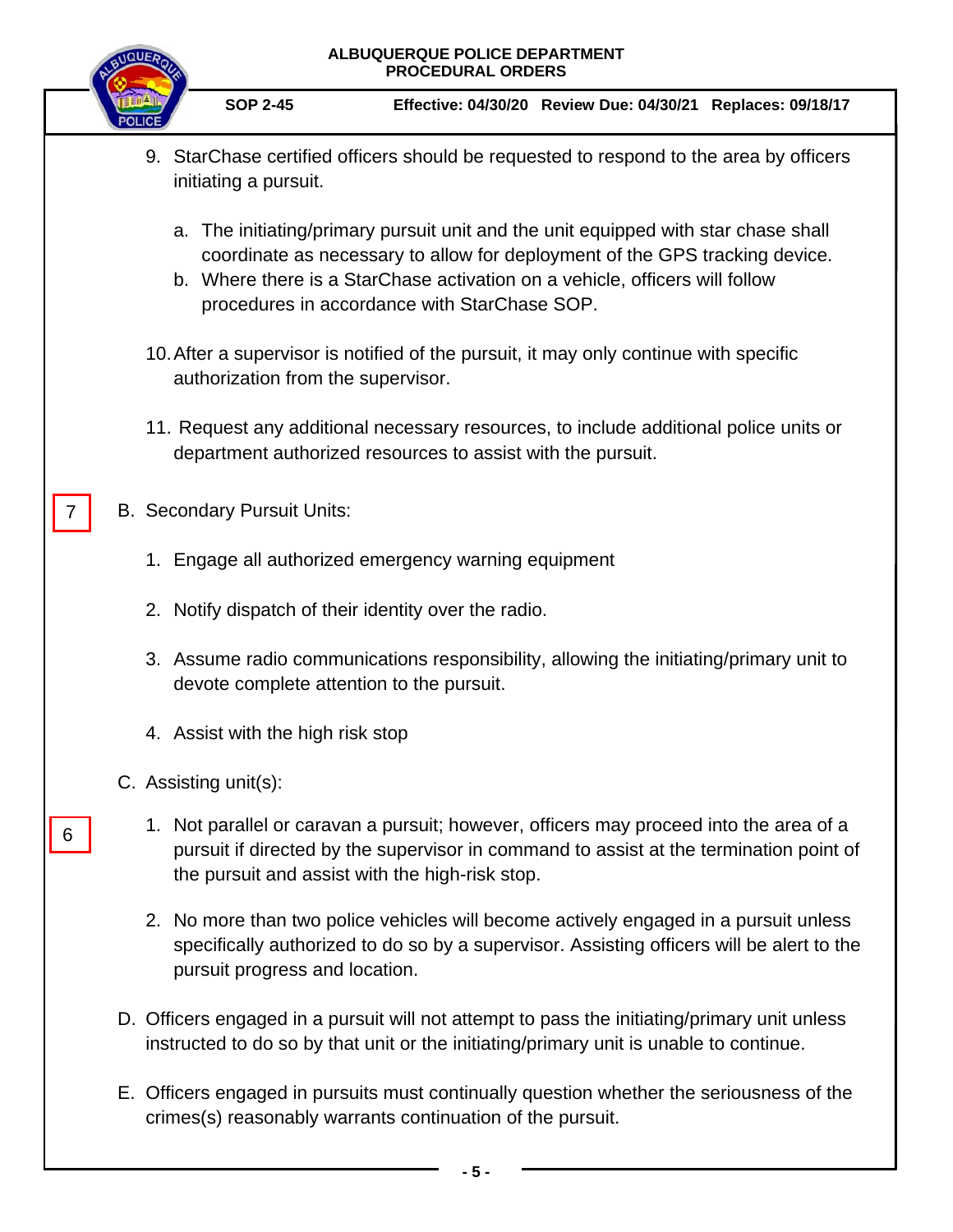

- 1. At any time during a pursuit when an officer or supervisor determines the danger to the public or officer(s) outweighs the need for immediate apprehension, the officer will immediately discontinue the pursuit.
- 2. Officers terminating a pursuit for safety considerations is not subject to discipline for making this decision.
- 3. When terminating a pursuit, the officer will make all reasonable efforts to go in the opposite direction of the pursued vehicle, so not to give a sense of a pursuit continuing.
- F. Officers radio transmissions on the progress of the pursuit:
	- 1. The initiating/primary pursuing unit is responsible for broadcasting the progress of the pursuit until the arrival of a secondary unit, who will then assume that responsibility.
		- a. When the initiating/primary pursuit unit is occupied with two officers the passenger officer will be responsible for radio transmissions until the arrival of the secondary pursuit unit.
	- 2. Communication for any pursuit will remain on the pursuing officer's original dispatch channel, even if the pursuit changes area commands and/or jurisdictions.
	- 3. If a pursuit is initiated on a radio frequency other than an area command dispatch channel, officers will move to the area command dispatch channel in relation to their present location as quickly and safely as possible.
- G. Vehicles involved in pursuits:
	- 1. Motorcycles, slick-top, and unmarked units may initiate a pursuit only if the unit is equipped with a siren and red flashing lights.
	- 2. When a marked unit with a roof mounted light bar joins the pursuit, all motorcycle, slick-top and, unmarked units will assume a secondary pursuit position.
	- 3. Once a second marked unit joins the pursuit, all motorcycle, slick-top, and unmarked units shall not actively participate in the pursuit, but may monitor the pursuit and be available to assist in the apprehension if necessary.
	- 4. Officers with a prisoner in their vehicle will not initiate or join a pursuit.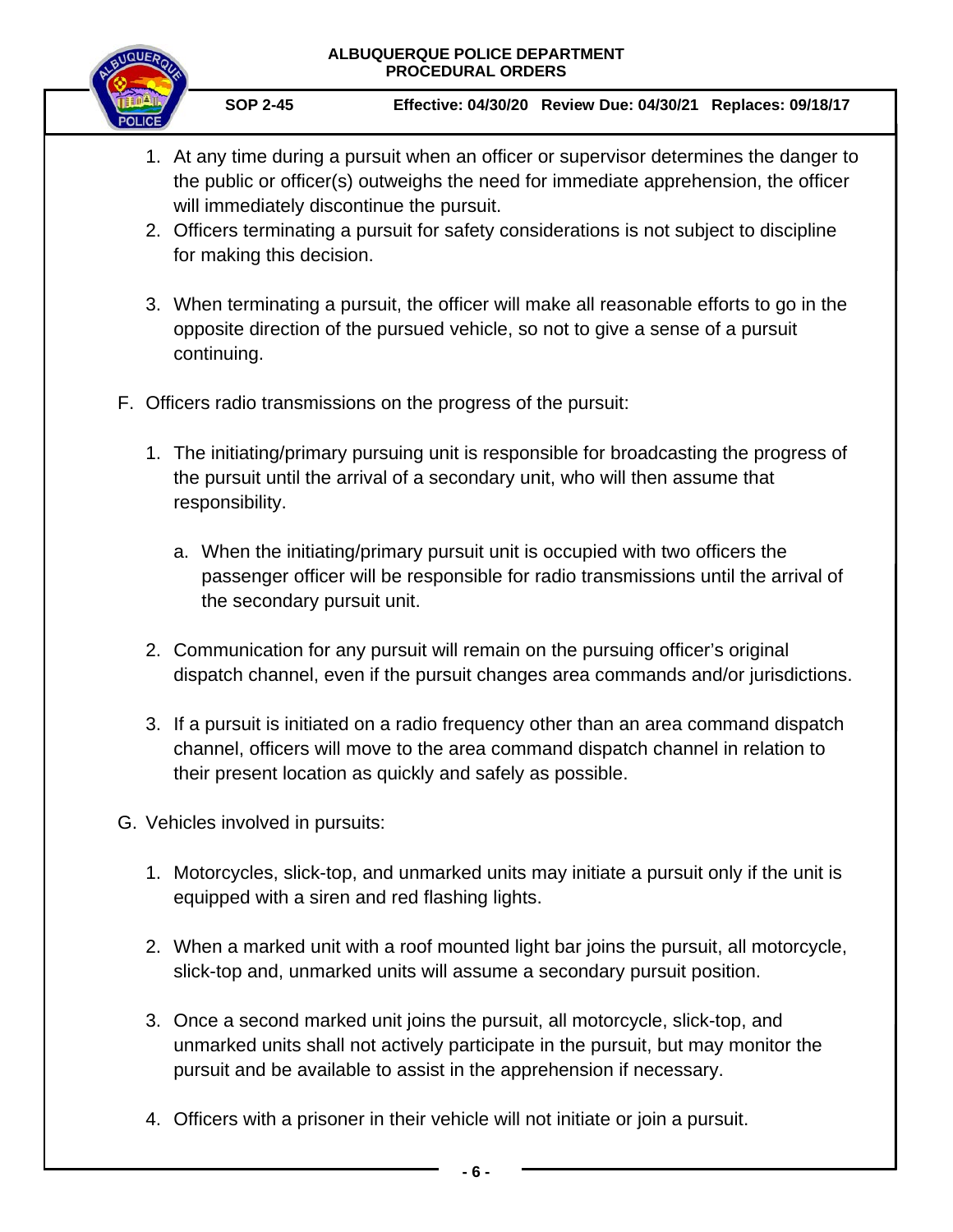

- H. Supervisor:
	- 1. If the initiating/primary pursuit officers on duty supervisor is not available, the next available on-duty supervisor will assume command of the pursuit.
		- a. Pursuits initiated by an officer outside their area command or while off-duty will be under the command of the supervisor responsible for the area command where the pursuit was initiated.
		- b. It is essential on-duty area command supervisors constantly monitor radio communications within their area command to ensure all motor vehicle pursuits meet the proper criteria and the pursuit is managed according to this SOP.
	- 2. Upon being notified of a pursuit, the supervisor shall:
		- a. Assume command from origination through conclusion;
		- b. Ensure the pursuit is in compliance with this section;
		- c. Ensure air support has been requested;
		- d. Ensure the affected public safety agencies are notified;
		- e. Assist the primary unit with the necessary support requested;
		- f. When necessary, direct the pursuing officers to abandon the pursuit.
		- g. When necessary for the protection of the public, call for the establishment of a location to disable the fleeing vehicle by using PIT, and/or Tire Deflations Devices.
		- h. The supervisor monitoring and/or notified of the pursuit must continually evaluate the pursuit to allow its continuation, or to order termination of the pursuit.
	- 3. If a supervisor orders a pursuit to be terminated, he/she will direct the officers engaged or assisting to meet immediately with him/her at a designated location.
- I. Use of Air Support During Pursuits:
	- 1. Once air support has responded and has a visual on the pursued vehicle, the Air Support Unit shall be the primary unit of the authorized pursuit and will relay the direction of travel of the pursued vehicle to ground units.
	- 2. Pursuing unit(s) will stop the motor vehicle pursuit and provide enough distance so as not to affect the driving of the pursued vehicle.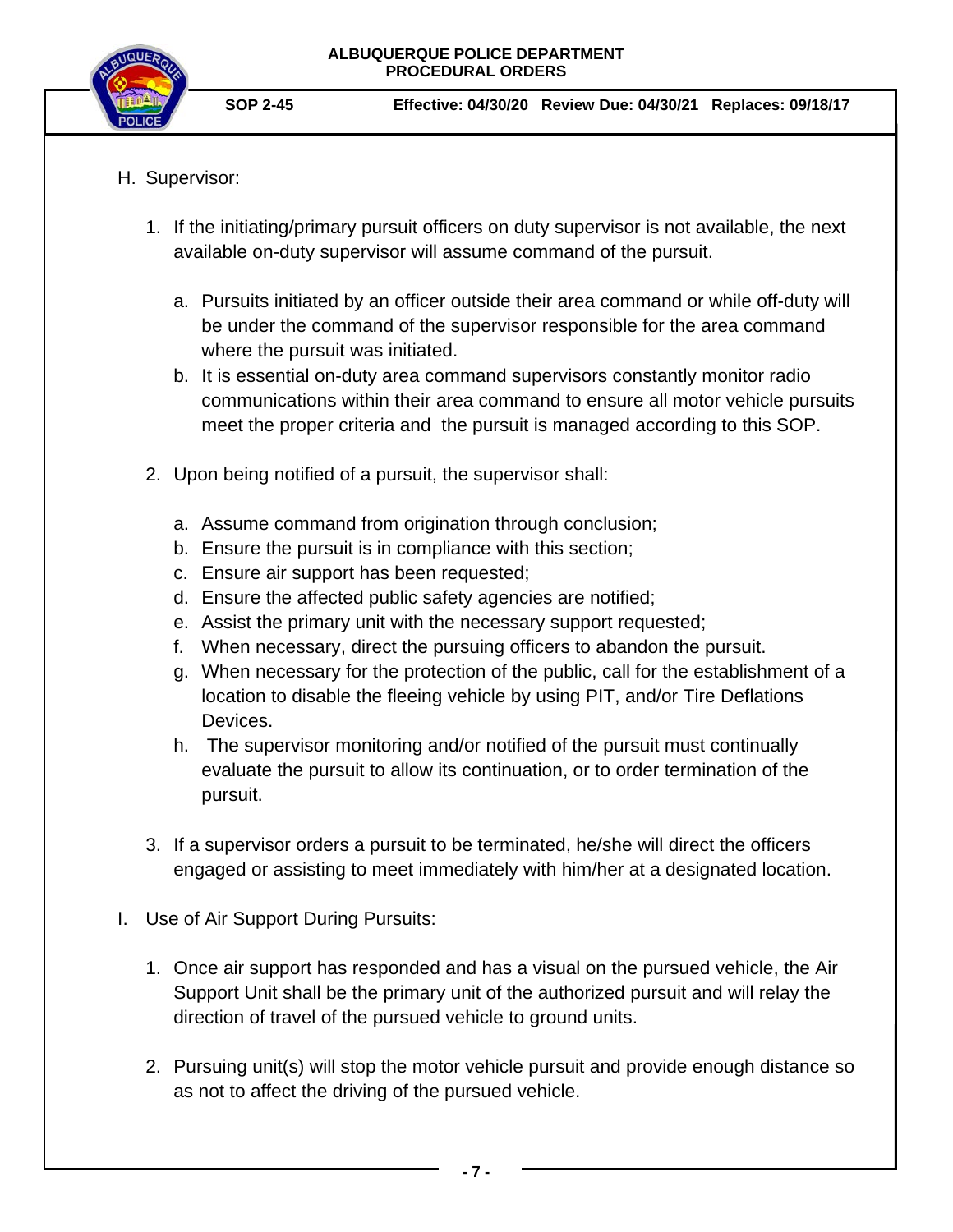

**SOP 2-45 Effective: 04/30/20 Review Due: 04/30/21 Replaces: 09/18/17**

- a. The supervisor will determine how many units are needed to form a perimeter around the vehicle based on the information from air support.
- b. With direction from air support, the supervisor will continuously direct and control ground units in a manner, which increasingly constricts the perimeter surrounding the vehicle to apprehend the offender(s).
	- i. Ground units may use emergency equipment on an as needed basis to maintain the reasonable distance needed from the pursued vehicle.
- c. The Air Support Unit will notify the supervisor in charge if units are still following the suspect vehicle when distance should have already been made. The police units following the vehicle will be identified by unit number on the vehicle by air support when possible.
- 3. If there is a successful StarChase activation, air support will still be primary and will update the location to ground units.
	- a. Should air support lose visual, radio dispatch, or the supervisor monitoring the StarChase activation will provide updated location information for the vehicle.
- J. Stopping a Pursued Vehicle:
	- 1. Officers will use high-risk stop procedures when the vehicle has stopped or been disabled.
	- 2. Tire Deflation Device

5

- a. The tire deflation device is an acceptable method of disabling a pursued vehicle when used in accordance with SOP Use of Tire Deflation Devices. Only those officers who have received training in the device are authorized to deploy it.
- b. The tire deflation device will not be deployed on two-wheeled vehicles unless the use of deadly force is justified.
- 3. Pursuit Intervention Technique (PIT)
	- a. The PIT may be used to end a pursuit when used in accordance with SOP Pursuit Intervention Technique.
	- b. The PIT will not be used at speeds greater than 35 Miles per Hour unless deadly force is warranted.
	- c. Every effort will be made to use a high-risk stop (felony stop) with additional units after PIT has been completed.
	- d. Only those officers who are trained and certified in the PIT are authorized to deploy it.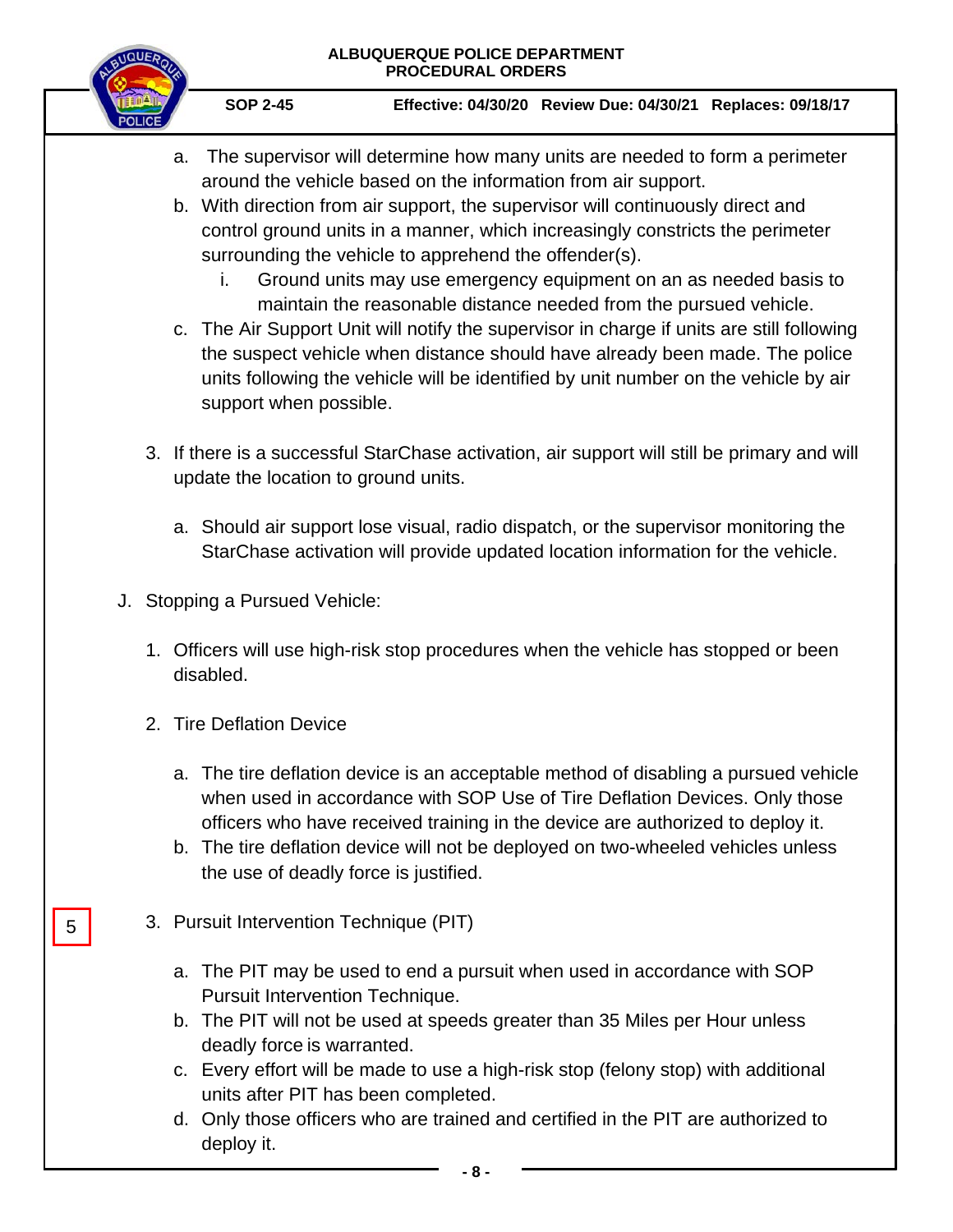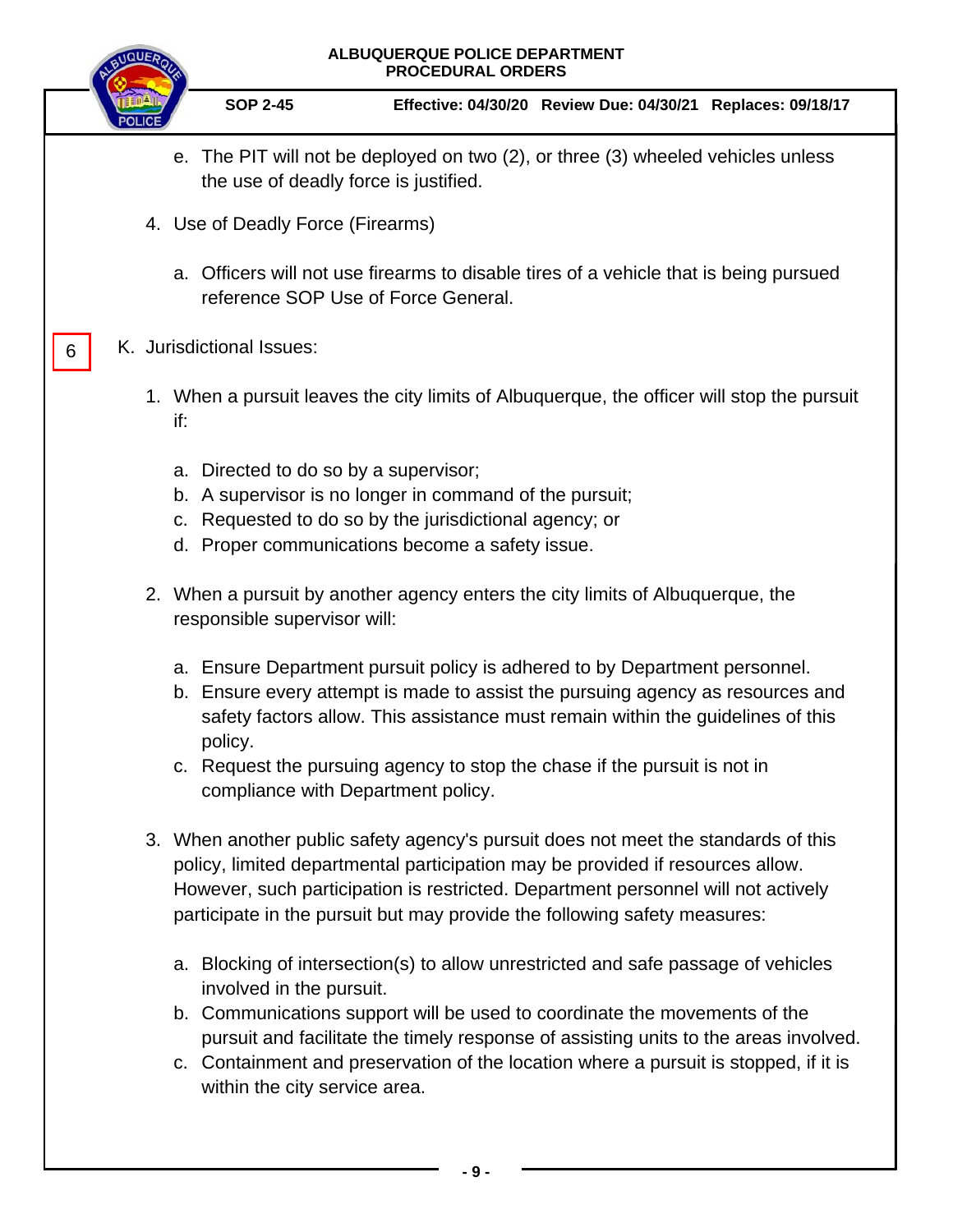- L. Post pursuit 6
	- 1. Officer Responsibilities:
		- a. Complete and submit report before the end of their shift.
			- i. If an officer is unable to write an initial report because of physical injury, involvement in an officer involved shooting, or the officer is the victim of a crime, then the on-duty supervisor will assign another officer to document the incident.
		- b. Upload videos per SOP Use of On Body Recording Devices before clearing from the incident
	- 2. Authorizing Supervisor responsibilities:
		- a. A supervisor who was participating in the pursuit (see definition), by participating in a pursuit or ordering or participating in a use of force, or who was a witness of an officer involved shooting shall not complete the police pursuit post incident review.
		- b. In the event the authorizing supervisor is unable to work their next shift (due to injury or administrative leave) or had involvement listed as mentioned from the section above, another on-duty Sergeant, Acting Sergeant, or the authorizing supervisor's Lieutenant is responsible for completing and submitting the Police Pursuit Post Incident Review
		- c. Complete, review and submit the following in Blue Team:
			- i. Police Pursuit Post checklist
			- ii. Police Pursuit Post Incident Review (memo form addressed to affected area commander), in BlueTeam. The Police Pursuit Post Review will include reason for pursuit with a brief synopsis of the pursuit highlighting pertinent information to include references of any pertinent (standard operating procedures) SOP and any identified policy, training, equipment, and/or tactics concerns to include any follow-up.
			- iii. Review all computer aided dispatch (CAD) information related to the pursuit.
			- iv. Review CAD recording.
			- v. Ensure all officers assisting in pursuit complete police reports and accident reports if applicable.
			- vi. Review all police reports.
			- vii. Review initiating/primary officers OBRD to the point where all subjects are in custody.
			- viii. Photos of incident if applicable.
			- ix. Video footage from Air Support if available.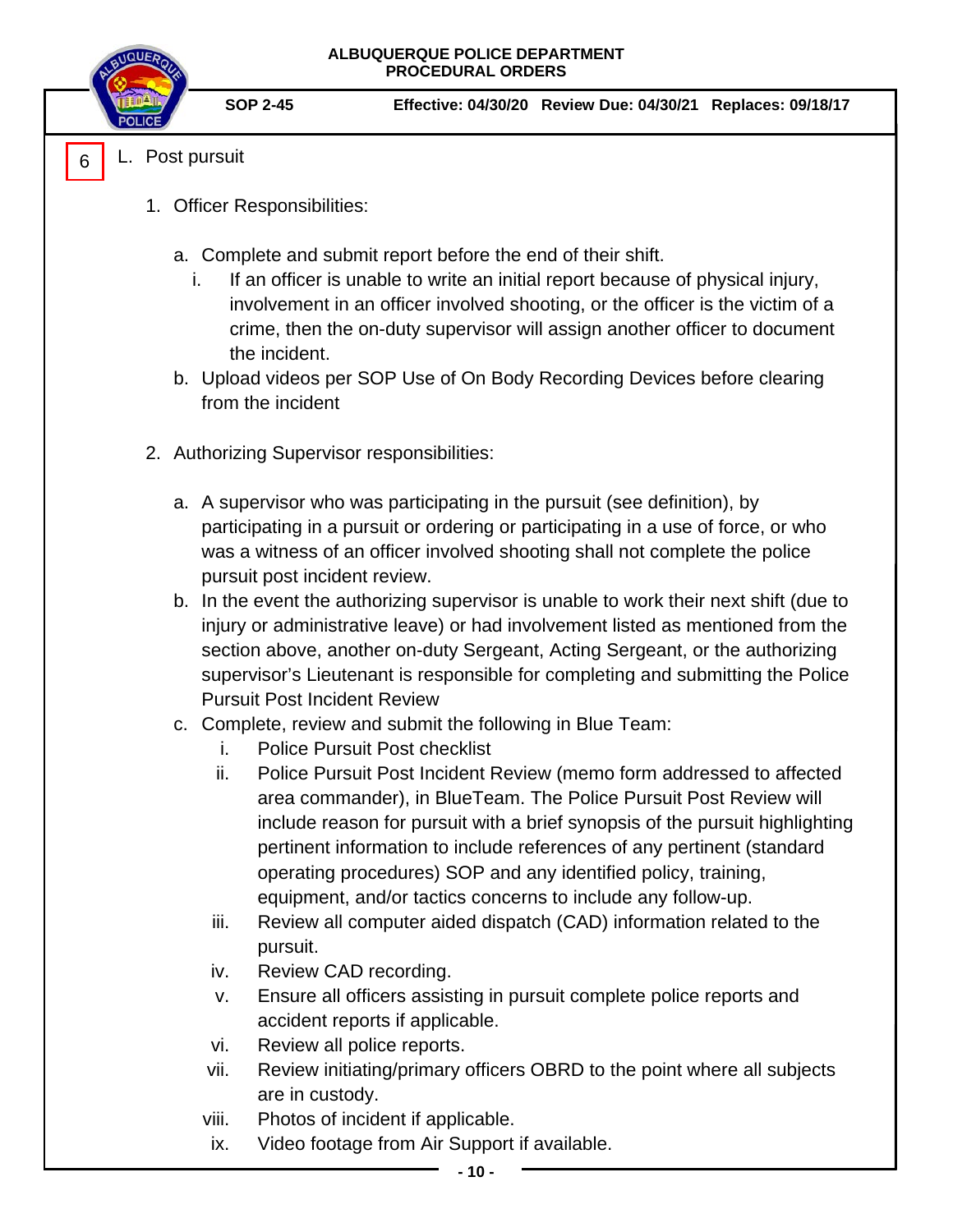

- x. Map detailing the area the pursuit started, the direction of travel, and to where the pursuit ended.
- xi. Documentation to support extension requests, granted or denied.
- d. Supervisors will complete and submit the Police Pursuit Post Incident Review within five (5) scheduled working days.
	- i. Where a supervisor is unable to complete and submit a review within the initial five working day deadline the supervisor may request a 10 scheduled work day extension, by submitting an email outlining the reason(s) for an extension, to the involved officer's commander.
- e. If any training issues are identified a training request form will be completed and attached to the "Academy Training Request" Blue Team entry to include all necessary attachments pertinent to the reason for training request.
- f. Once the reviewing supervisor has completed their review, it should be sent to the affected officers Lieutenant for review.
- g. If at any point a Lieutenant is the authorizing supervisor, he/she will complete the authorizing supervisor's responsibilities and ensure another Lieutenant from the affected officer's area command completes the Lieutenant review.
- h. If any officer no matter the rank is initiating/primary officer, another on-duty authorizing supervisor starting at the rank of Sergeant or Acting Sergeant can complete the post pursuit review. This decision will be made by the Watch Lieutenant. If the watch Lieutenant is not available the next available on-duty Lieutenant will make the decision.
- 3. Lieutenant Responsibilities:
	- a. Ensure all steps were taken by authorizing supervisor as listed in the authorizing supervisor responsibilities in this policy
	- b. Review:
		- i. Blue Team entry
		- ii. Police Pursuit Post checklist
		- iii. Police Pursuit Post Incident Review and ensure if any policy, training, equipment, and tactics concerns are identified and follow-up documented.
		- iv. Review all computer aided dispatch (CAD) information related to the pursuit.
		- v. Review CAD recording.
	- vi. Review all police reports and accident reports if applicable.
	- vii. Review initiating/primary officers OBRD to the point where all occupants of the pursued vehicle are in custody or termination of pursuit.
	- viii. Photos of incident if applicable.
	- ix. Video footage from Air Support if available.
	- x. Map detailing route of pursuit
	- xi. Documentation to support extension requests, granted or denied.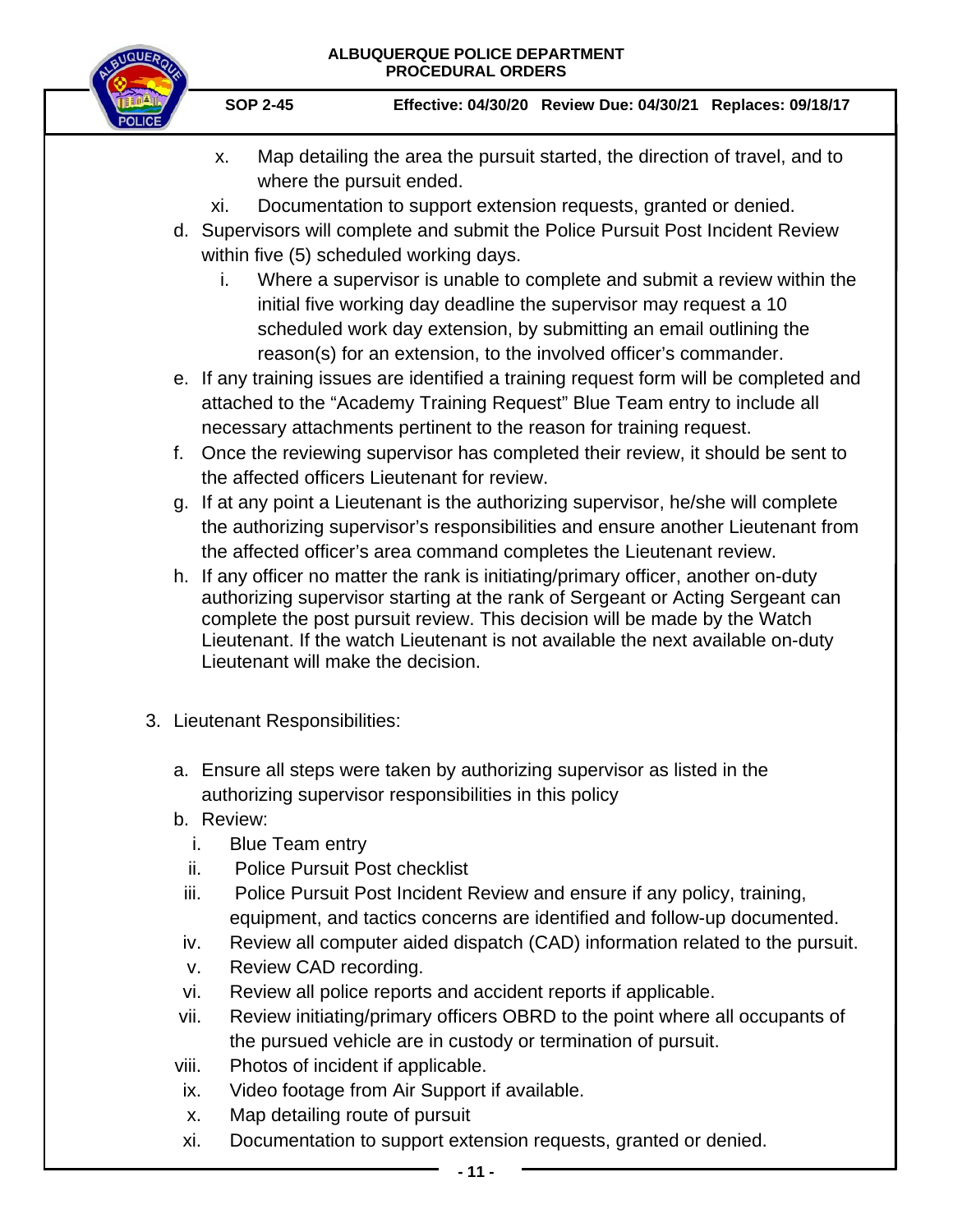

- c. After review of the above mentioned items, the Lieutenant will complete a memo addressed to the affected area commander affirmatively stating if he/she found the pursuit to be within policy or not within policy. If the pursuit was found not to be within SOP 2-45, the evidence identifying the pursuit not to comply with SOP will be identified, and documented in the comments section.
	- i. The Lieutenant will ensure any policy, training, equipment, and/or tactics concerns were identified by the authorizing supervisor and follow-up was completed.
	- ii. If the Lieutenant identifies any supervisory concerns, he/she will be responsible for documenting the concern and ensuring follow-up is completed i.e. "IA Request" and or "Academy Training Request."
- d. Lieutenant will complete and submit the Police Pursuit Post Incident Review within five (5) scheduled working days upon receipt of the Blue Team entry.
	- i. Where the Lieutenant is unable to complete and submit a review within the initial five working day deadline the Lieutenant may request a 10 scheduled work day extension, by submitting an email outlining the reason(s) for an extension, to the involved officer's commander.
- e. Lieutenants of the initiating/primary and secondary units involved in a pursuit shall hold an open critique session of the pursuit.
- 4. The Division/Area Commander responsibilities:
	- a. Area Commanders can approve up to ten (10) scheduled work days extensions for both the authorizing supervisor and the Lieutenant, and will include the new due date in the approving correspondence.
	- b. Review the pursuit to determine compliance with this SOP Section. The Division/Area commander will also check for completeness.
	- c. The Division/Area Commander may conduct a meeting with the supervisor and officers involved to thoroughly review the pursuit.
	- d. The Area Commander will have (5) scheduled work days from receipt of the entry to enter comments in the BlueTeam whether the pursuit was within or out of guidelines per SOP Pursuit by Motor Vehicle. If any, policy, training, equipment, tactics, and supervision concerns are found during the review, they will be referred per SOP Complaints Involving Department Policy and Personnel.
	- e. Post Pursuit will not exceed 35 working days.
- 5. The Operations Review Section will annually prepare an analysis of pursuits for the calendar year and distribute the analysis to the Chief of Police, Civilian Police Oversight Agency Board, and Internal Affairs Division.